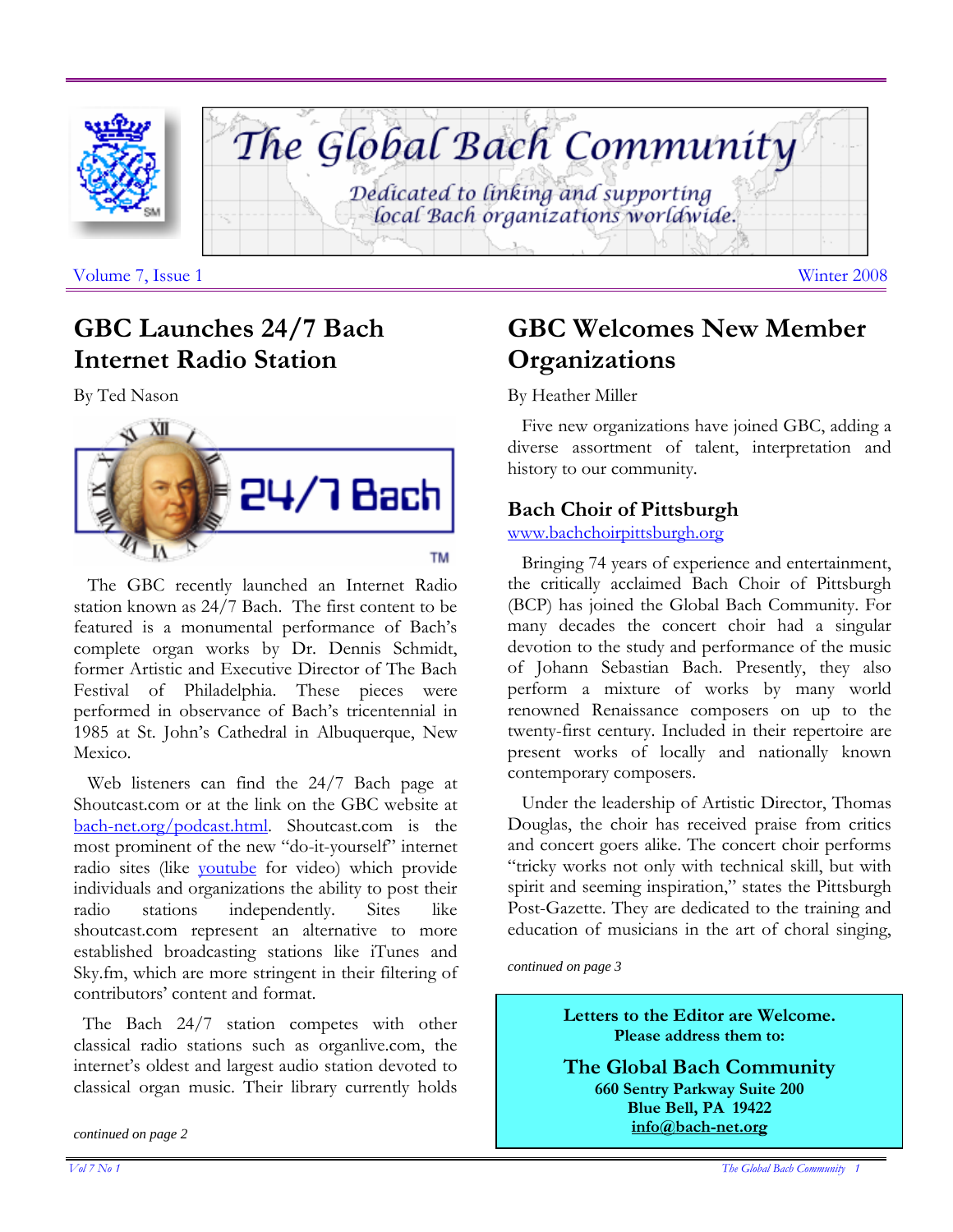#### **GBC Launches 24/7 Bach…**

*(continued from page 1)*

6800 tracks from more than 570 albums, recorded on pipe, digital and combination organs. Like the GBC's 24/7 Bach station and most other internet radio stations, organlive.com is free to the general public.



Dennis Schmidt's Bach organ performances have recently been cited on the Bach-cantatas.com website, in a listing of over 50 performances of Bach's complete organ works. This can be found at www.bachcantatas.com/Organ-Complete.htm.

 24/7 Bach also posted Jonathan Sternberg's complete series of Bach's cantatas, some of the first pieces he conducted, performed by the Vienna Symphony Orchestra, the Vienna Chamber Choir and Daniel Pinkham playing the harpsichord.

 To further augment the playlist, we are adding selected content from the 155-CD set "Bach Edition: Complete Works", and will be expanding the repertoire continually to make 24/7 Bach a prominent site for Bach content on the internet.

## **GBC Meets at UMichigan**

By Toni Vogel Carey, Secretary

 The Global Bach Community held an open meeting during the lunch hour on Wednesday, to introduce people to the organization. The GBC was featured in The Diapason in May, 2006. Its mission is to foster a sense of community among Bach lovers, performers and scholars worldwide. Formed in 2000, in addition to individual members, about 20 Bach organizations now belong to the GBC, which recently awarded its first small grant, hopefully the first of many. The GBC Advisory Board includes Christoph Wolff and Helmuth Rilling; its Board of Directors includes Marilyn Mason and Richard Benedum.

# **The Global Bach Community**

**www.bach-net.org** *continued on page 4* 

## **Celebration of Marilyn Mason's 60 Years of Teaching**

As part of the  $47<sup>th</sup>$  University of Michigan Conference on Organ Music, two events were held on the evening of October 1, honoring Professor and University Organist Marilyn Mason, who has just established a unique U–M record by serving on its faculty for 60 years. Ms. Mason serves as the Vice President of the Global Bach Community.

 First, a special celebration dinner was held in the ballroom of the U–M League, attended by 172 friends, students, and colleagues. There were 13 speakers altogether, but remarks—wide-ranging, humorous, and laudatory—were fast-paced and succinct. Before dinner, we heard from U–M Provost Teresa Sullivan, U–M Associate Vice President for Human Resources Laurita Thomas, and Rev. Lewis Towler (one of Marilyn's first students in 1947). After dinner, the speakers were Jim Wilkes (MC for the occasion), six of Marilyn's former students (Jim Hammann, Dennis Schmidt, Philip Burgess, James Abbington, James Wagner, and Gale Kramer), Earl V. Moore Emeritus Professor Glenn Watkins, and School of Music, Theatre & Dance Dean Christopher Kendall. International tributes were also read from former student Gordon Atkinson (of Melbourne, Australia), and the Winchester & District Association of Organists (England).

 Dean James Wagner enthusiastically announced that the Ann Arbor AGO Chapter is establishing a Marilyn Mason Young Musicians Scholarship Fund, to help pre-college young people in their musical pursuits.

 Christopher Kendall conveyed the splendid news that Marilyn Mason's will include provision for endowing the Marilyn Mason Professorship of Organ. Marilyn's cheery reply included her motto: "I have endured, and I have enjoyed." She was greeted by a standing ovation and "three cheers" for Marilyn, and thus ended the dinner.

 Second, an organ recital by six of Marilyn's former students immediately followed in Hill Auditorium, with a large audience. Those performing were Jonathan Tuuk, Seth Nelson, Shin-Ae Chun, Herman Taylor, Joseph Galema, and Douglas Reed.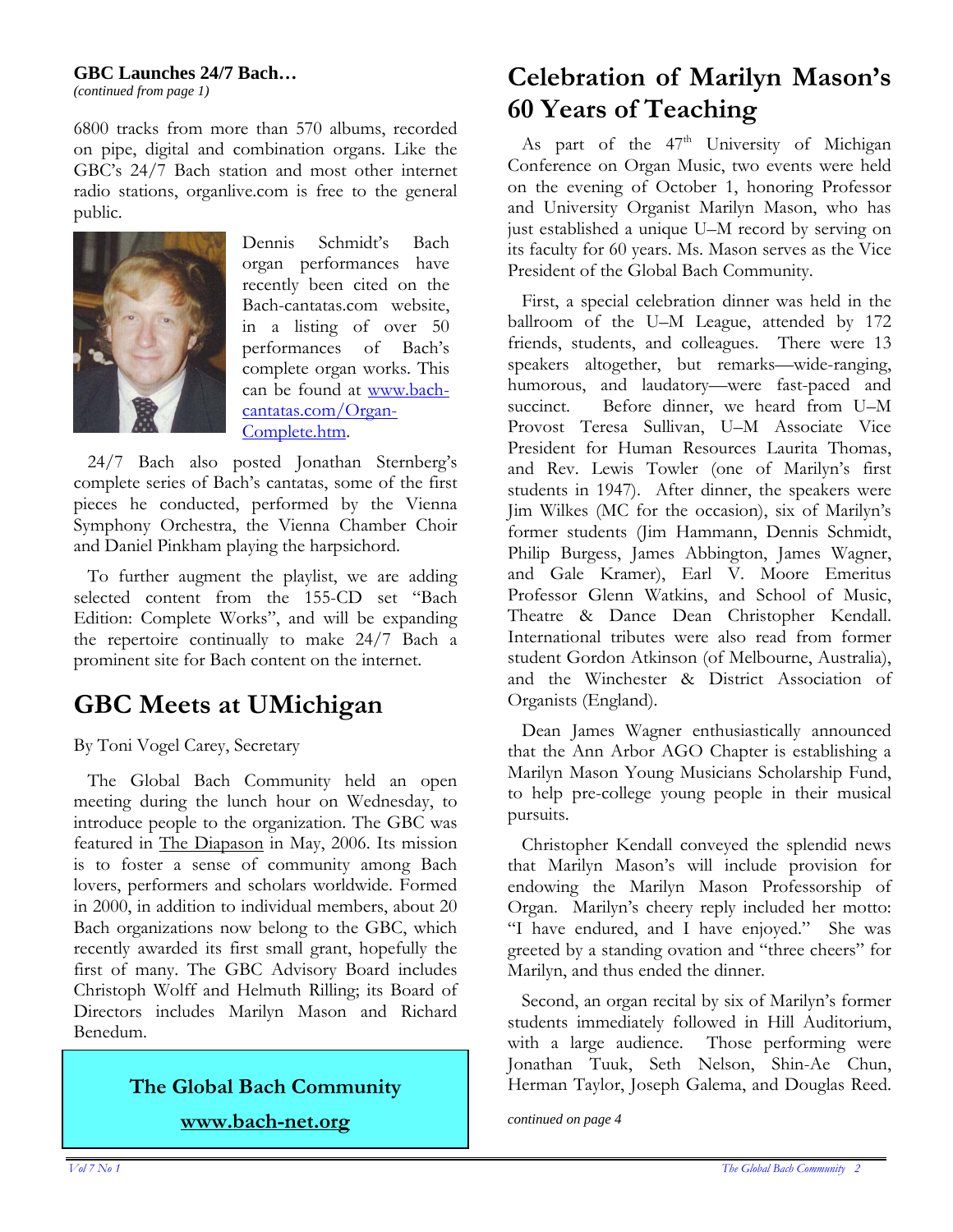#### **GBC Welcomes New Member Orgs…**

*(continued from page 1)*

and the study of choral literature and musical traditions.

 BCP produces a three-program concert season in Allegheny County and the surrounding tri-state area. It holds semi-annual open auditions to fill choir positions. The organization also holds free and reduced admission engagements in economically disadvantaged neighborhoods.

#### **Bach Collegium-Fort Wayne**

#### www.bachcollegium.org

 Thirty-four voices and eighteen instrumentalists make up the unique sounds of the Bach Collegium based in Fort Wayne, Indiana. The Collegium showcases Bach and Baroque period pieces under the direction of Artistic Director, Dr. Daniel G. Reuning.

 This non-profit organization qualifies performers by audition only and prides itself in breaking the barriers of race, race, religion, economic status and culture.

 The Collegium uniquely utilizes imported Baroque period instruments, creating sound and resonance much like Bach and his contemporaries would have produced.

 The Bach Collegium's website states: "Bach's texts still speak directly to listeners and musicians today;" Bach touches us "with the cares and needs we all share and experience" expressed realistically and sensitively.

## **Bach Festival Society of Winter Park**

www.bachfestivalflorida.org

 The New York Times describes the performances of the Bach Festival Society of Winter Park as "one of the outstanding choral events in the country."

 This accomplished organization is lead by Artistic Director and Conductor John V. Sinclair, who has gained considerable visibility conducting projects for the Walt Disney Corporation and participating in recordings for Warner Brothers. He has also conducted a principal mass at St. John's Basilica in Vatican City.

 The Bach Festival Society is comprised of the Bach Festival Choir, a volunteer group of 160 singers and the Bach Festival Orchestra, showcasing devoted professional musicians of exceptional talent. Both groups have traveled internationally to perform in venues such as Smetana Hall in Prague, Royal Albert Hall in London, the Galway Cathedral in Ireland, and numerous cathedrals in Italy.

#### **Junior Bach Festival**

www.juniorbach.org

 Completely comprised of musicians and vocalists under the age of 21, the Junior Bach Festival of Berkeley, California has become one of our newest members.

 Founded in 1953, the organization performs at the Junior Bach Festival held every March, around March 21, Bach's birthday. The organization has an appointed Music Director, an elected board and is staffed completely by volunteers devoted to broadening opportunities for young musicians and sustaining Bach's works.

 Junior Bach Festival instrumentalists are chosen in highly selective auditions. The choir conducts open auditions. This association also sponsors annual workshops in for teachers and students focused on Baroque style, relation of dance and ornamentation.

 The Junior Bach Festival is supported entirely by contributions.

#### **Shenandoah Valley Bach Festival**  www.emu.edu/bach/

Celebrating its  $15<sup>th</sup>$  year, the Shenandoah Valley Bach Festival brings together instrumentalists and vocalists from all around the country for one week of Bach interpretation and appreciation.

 Set on the campus of Eastern Mennonite University in Harrisonburg, Virginia, the June festival is coordinated by flutist Mary Kay Adams and conducted and by Artistic Director, Kenneth Nafziger who is also a professor at the university.

 The choir, orchestra and soloists are featured in three main concerts, daily noon performances, open rehearsals and related events.

 The volunteer choir combines amateur and professional voices. The festival's orchestra is comprised of professionals from varied cultures and locations around the United States.